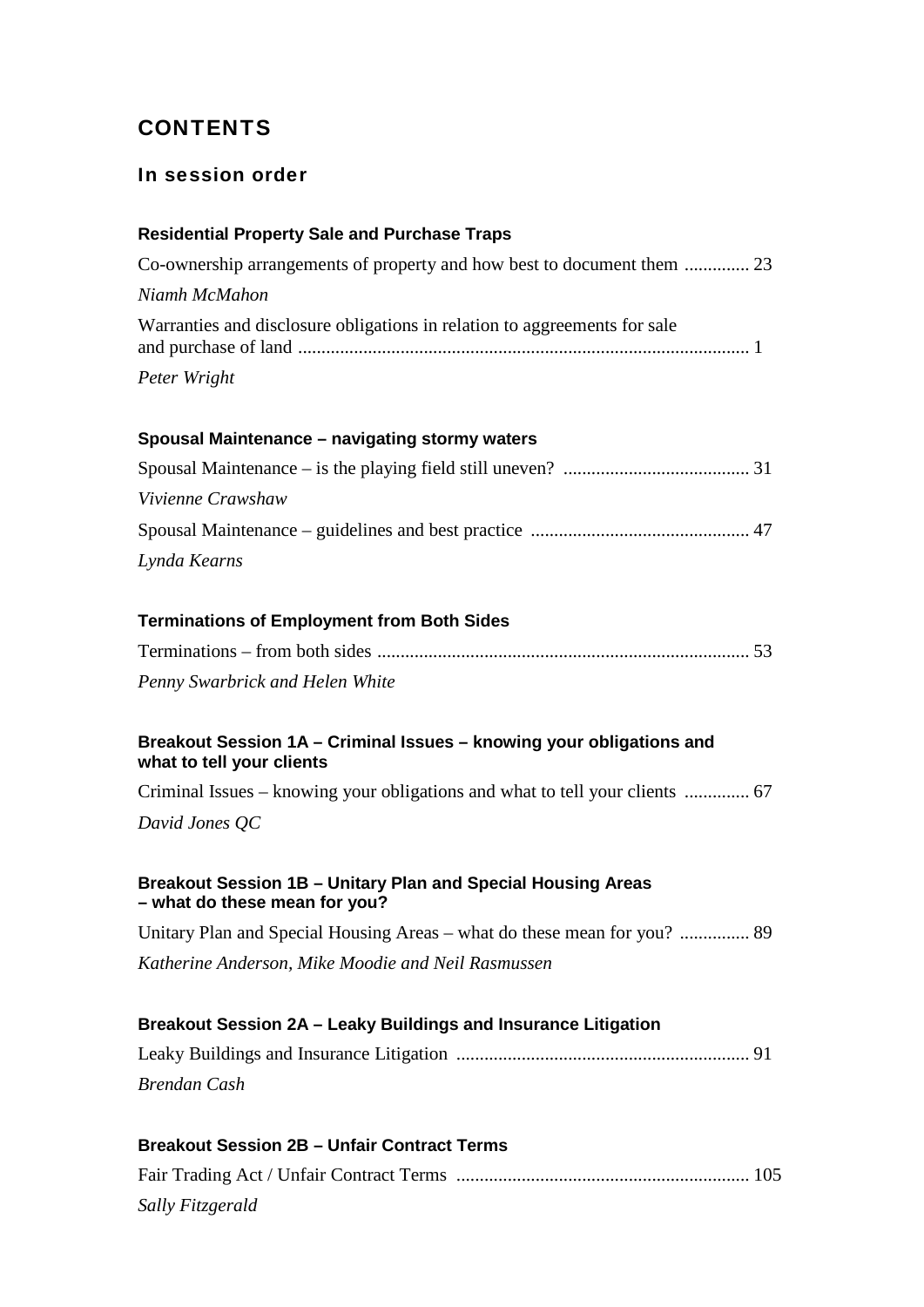#### **Key Issues for Practitioners Drafting Willls and Litigating Estate Disputes Where Trusts are Involved**

| Challenging Wills – key issues for practitioners drafting wills and litigating |  |
|--------------------------------------------------------------------------------|--|
|                                                                                |  |
| Vanessa Bruton                                                                 |  |
|                                                                                |  |

# **Getting a Grip on Time!**

| Robyn Pearce |  |
|--------------|--|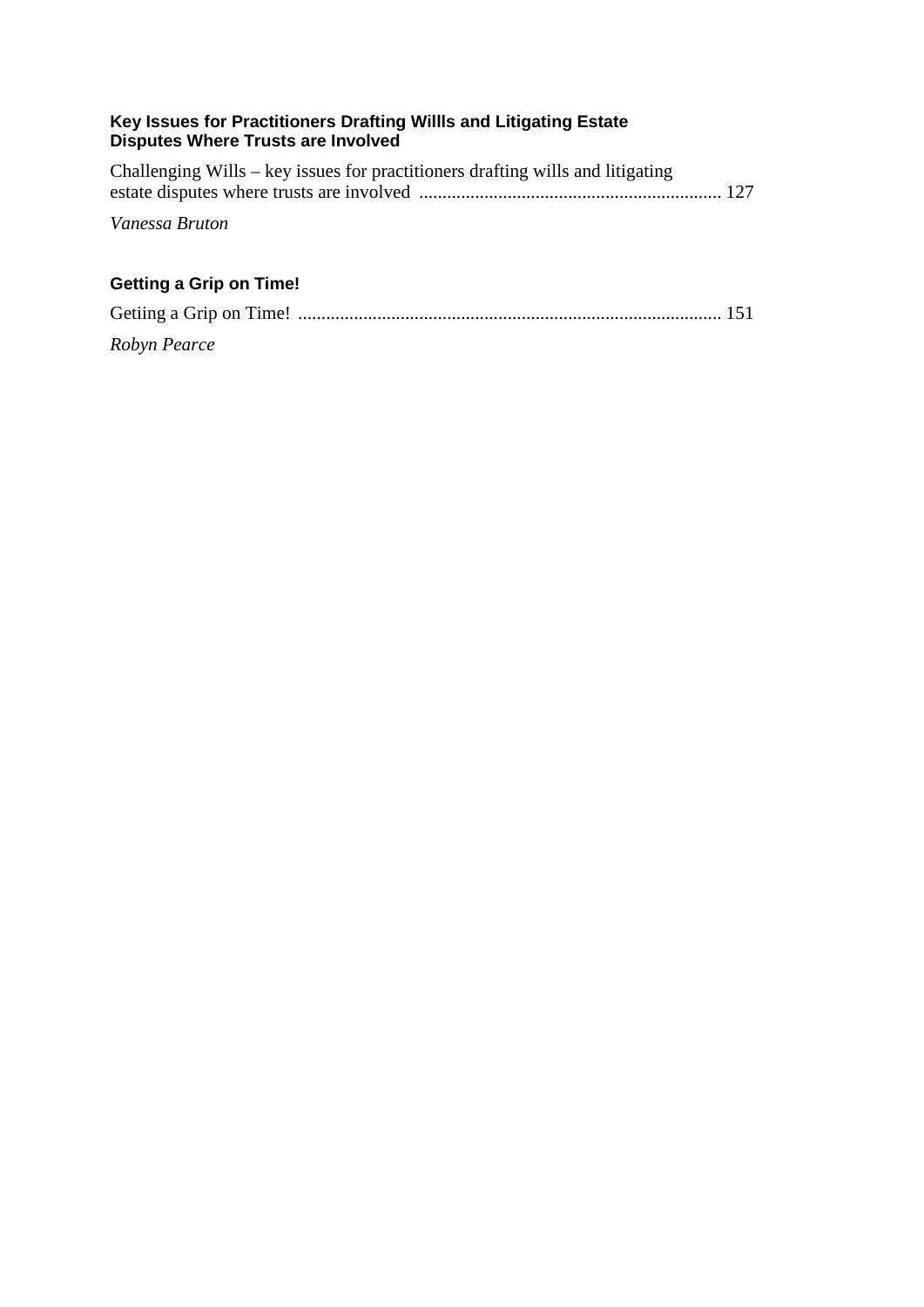# **CONTENTS**

# Alphabetical by author/presenter

| <b>Author</b>    |                | <b>Title</b>                                                                                                                        | Page |
|------------------|----------------|-------------------------------------------------------------------------------------------------------------------------------------|------|
| Anderson         | Katherine      | Unitary Plan and Special Housing Areas -<br>what do these mean for you?                                                             | 89   |
|                  |                | There is no paper for this session                                                                                                  |      |
| <b>Bruton</b>    | Vanessa        | Challenging Wills $-$ key issues<br>for<br>practitioners drafting wills and litigating<br>estate disputes where trusts are involved | 127  |
| Cash             | <b>Brendan</b> | Leaky Buildings and Insurance Litigation                                                                                            | 91   |
| Crawshaw         | Vivienne       | Spousal Maintenance $-$ is the playing field<br>still uneven?                                                                       | 31   |
| Fitzgerald       | Sally          | Fair Trading Act / Unfair Contract Terms                                                                                            | 105  |
| <b>Jones QC</b>  | David          | Criminal Issues – knowing your obligations<br>and what to tell your clients                                                         | 67   |
| <b>Kearns</b>    | Lynda          | Spousal Maintenance – guidelines and best<br>practice                                                                               | 47   |
| <b>McMahon</b>   | Niamh          | Co-ownership arrangements of property and<br>how best to document them                                                              | 23   |
| <b>Moodie</b>    | Mike           | Unitary Plan and Special Housing Areas –<br>what do these mean for you?                                                             | 89   |
|                  |                | There is no paper for this session                                                                                                  |      |
| <b>Pearce</b>    | Robyn          | Getting a grip on Time!                                                                                                             | 151  |
| <b>Rasmussen</b> | Neil           | Unitary Plan and Special Housing Areas –<br>what do these mean for you?                                                             | 89   |
|                  |                | There is no paper for this session                                                                                                  |      |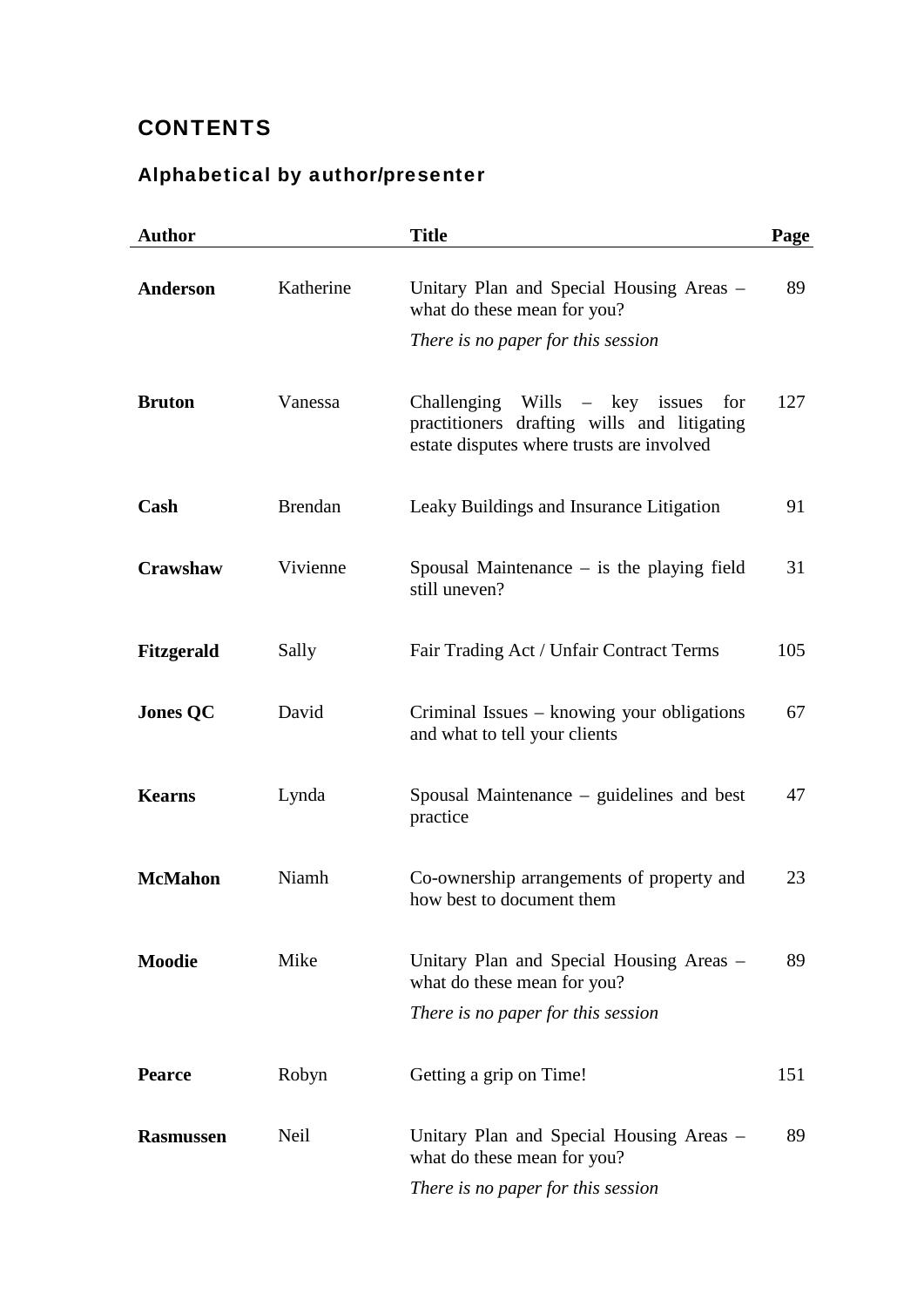| <b>Swarbrick</b> | Penny | Terminations – from both sides                                                                       | 53 |
|------------------|-------|------------------------------------------------------------------------------------------------------|----|
|                  |       | Joint paper with Helen White                                                                         |    |
| White            | Helen | Terminations – from both sides<br>Joint paper with Penny Swarbrick                                   | 53 |
| Wright           | Peter | Warranties and disclosure obligations in<br>relation to aggreements for sale and<br>purchase of land |    |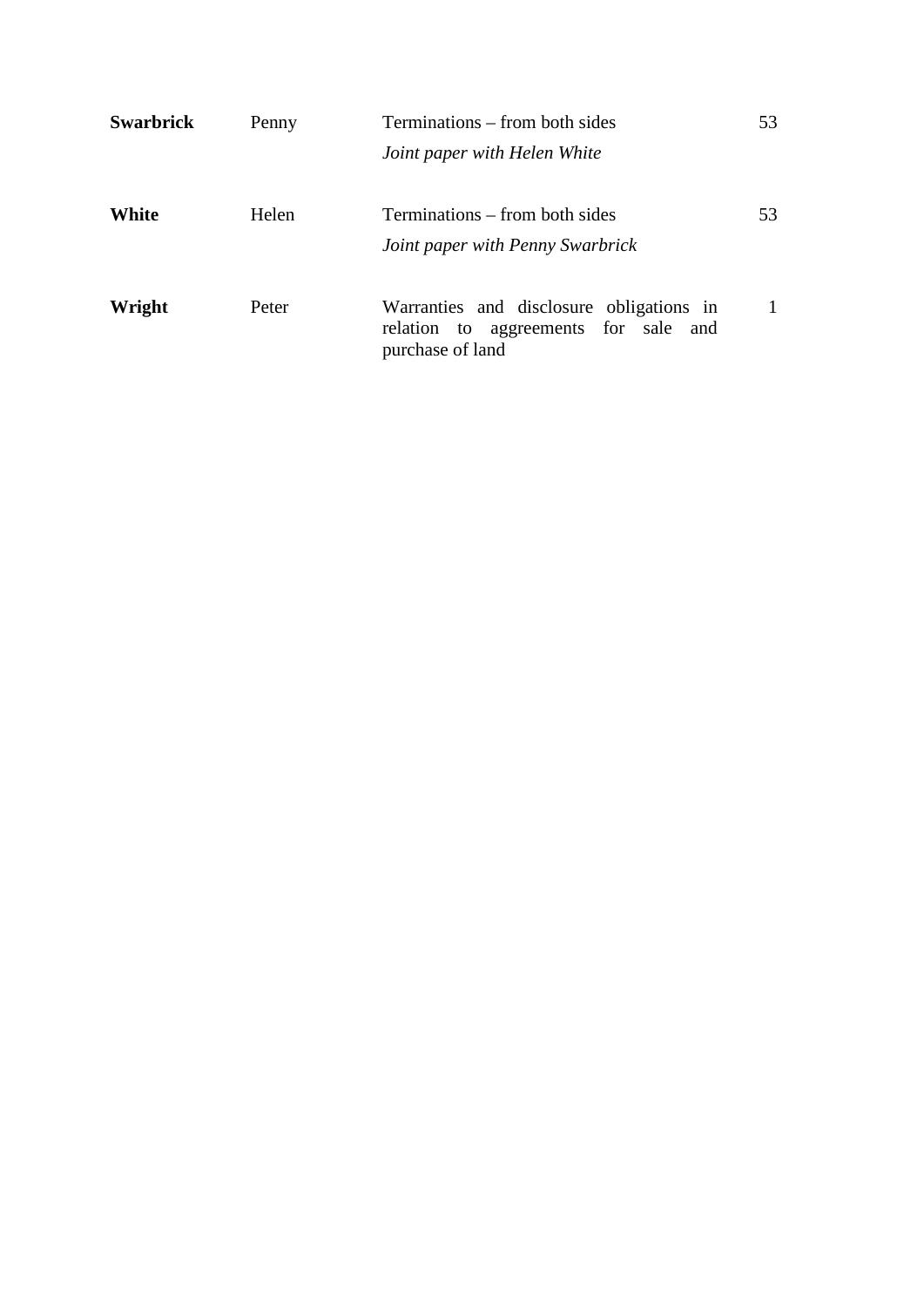# **CHAIR**



## **Niamh McMahon, McMahon Butterworth Thompson, Auckland**

Niamh is a partner in the firm of McMahon Butterworth Thompson and practises primarily in the commercial law area. She has been a member of the PLS Executive Committee since 2013. Niamh is a member of Standards Committee 5 (Auckland) – NZLS and a costs assessor. She was a convenor of ADLSI's Documents & Precedents Committee for seven years and drafter of the 4th ed ADLSI/REINZ Standard Agreement for Sale and Purchase of a Business. She is a regular presenter for NZLS CLE. In her spare time, Niamh is a keen scuba diver. She says diving is very similar to the practice of law. There isn't a lot of air time, it's important not to get out of your depth and there are a fair number of sharks to watch out for

# SPEAKERS



## **Katherine Anderson, General Counsel, Auckland Council, Auckland**

Katherine is a senior lawyer who has practiced in both private and public law contexts (Chapman Tripp and the Crown Law Office). Katherine subsequently took up a legal policy role in the Department of the Prime Minister and Cabinet as an advisor to the Prime Minister. In 2011 she represented the Police in the Pike River Royal Commission, later joining its executive team as General Manager: Policy, Performance and Legal. She is a member of the Human Rights Review Tribunal. She joined Auckland Council as a member of its Executive Team in February 2014 in the role of General Counsel.



## **Vanessa Bruton, Barrister, O'Connell Chambers, Auckland**

Vanessa is an Auckland barrister, practising almost exclusively in trust and estate disputes, including relationship property disputes where trusts are involved. Her practice includes both domestic and international trust disputes where there is a New Zealand law or jurisdiction aspect. She is a member of STEP (Society for Trust and Estate Practitioners) and a frequent speaker at NZLS, ADLS and other seminars.



## **Brendan Cash, Bell Gully, Wellington/Auckland**

Brendan is a general commercial litigator at Bell Gully but with particular experience in resolving disputes in the construction and infrastructure sectors. He has helped owners, consultants, contractors, subcontractors, suppliers and guarantors develop and execute successful dispute resolution strategies. Brendan has resolved numerous leaky building claims in the commercial and residential sectors. He is the principal adviser to Master Build Services, which guarantees all the residential building work of Registered Master Builders. Brendan has also acted for both insureds and insurers on range of insurance related disputes over the years, including fire and general liability claims, professional indemnity and D&O claims.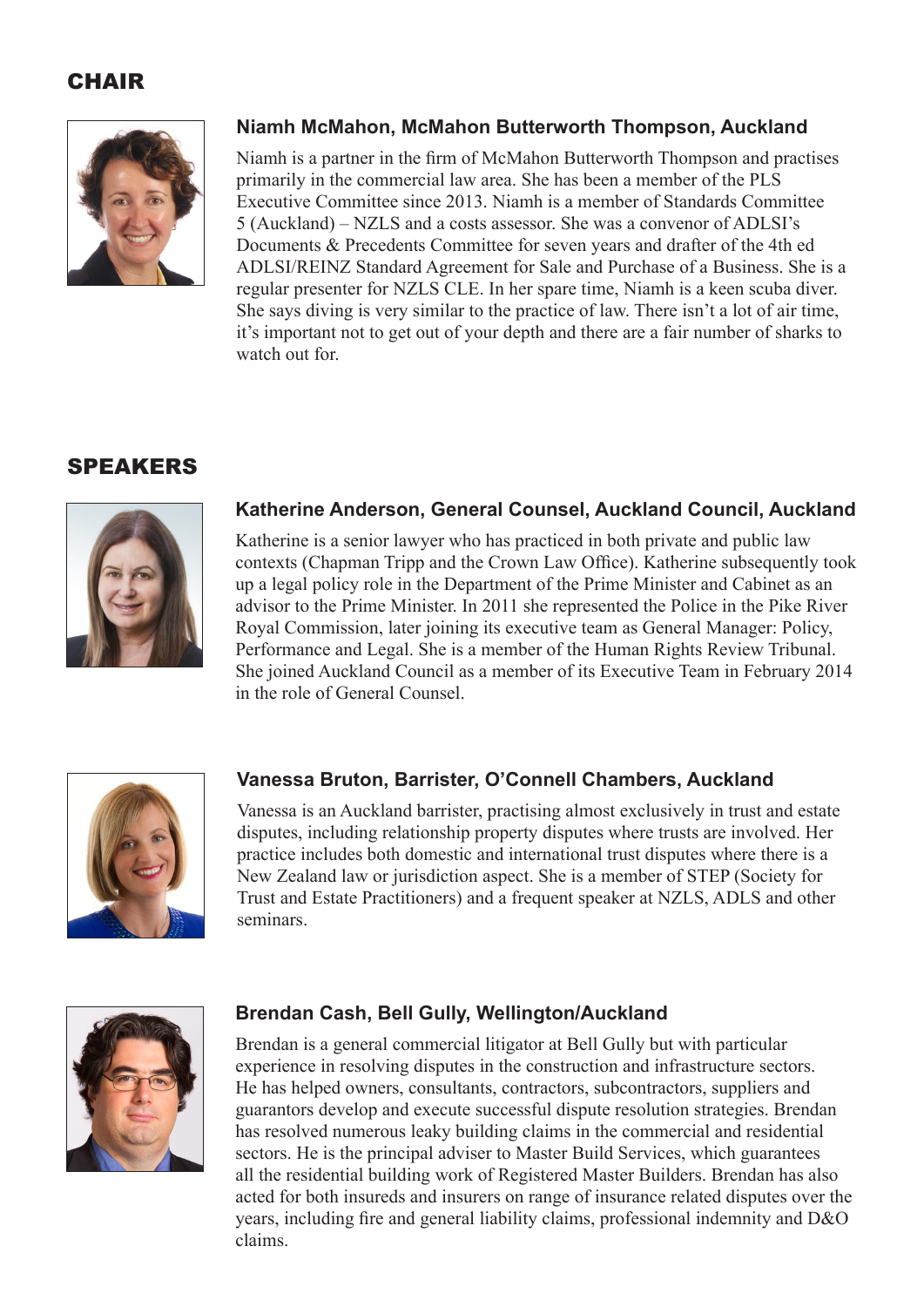## SPEAKERS



## **Vivienne Crawshaw, Barrister, Unity Chambers, Auckland**

Vivienne has been in practice as a barrister sole since 2008. She has appeared as counsel in a number of relationship property and children's cases. Vivienne has presented papers on a range of family law issues to NZLS CLE and other conferences.



#### **Sally Fitzgerald, Russell McVeagh, Auckland**

Sally is an experienced litigator, who has practised for over 20 years in major law firms in New Zealand, Australia and the United Kingdom. She is ranked as a leading lawyer in dispute resolution by both Chambers Asia Pacific and the Legal 500. Sally specialises in complex commercial disputes, regulatory investigations, and tax litigation. Sally regularly advises on Fair Trading Act matters, and was counsel for Cavalier Bremworth in the High Court and Court of Appeal, in recent proceedings brought by Godfrey Hirst. The Court of Appeal's judgment is now a leading decision on the Fair Trading Act's application to advertising.



#### **David Jones QC, Barrister, Lorne Street Chambers, Auckland**

David worked at Meredith Connell between 1982 and 1987 as a prosecutor. He has been a barrister sole since 1987 concentrating on criminal and civil litigation and was appointed Queen's Counsel in 2005. He has been a member of the Crown prosecution panel since 1988 and was a member of the Serious Fraud Office prosecution panel for over 10 years.



#### **Lynda Kearns, Barrister, Bastion Chambers, Auckland**

Lynda is a barrister specialising in family law, particularly the division of property on separation and related trust issues. She has presented seminars for the NZLS CLE, ADLS and LexisNexis on a variety of property matters, including sham trusts, estate planning, the death provisions under the act and best remedies for clients. She previously chaired the ADLS Family Law Sub-committee and has served on committees of the Family Law Section. She has acted in numerous cases involving spousal maintenance issues.



#### **Mike Moodie, General Counsel, Auckland Council, Auckland**

Mike is a Senior Solicitor in the Litigation and Regulatory team at Auckland Council. He has worked in both the private and public sector focusing primarily on environmentally related legal issues. One of his current roles is to provide legal support to Auckland Council's Housing Project Office. He provides advice and guidance on issues arising from the implementation of the Housing Accords and Special Housing Areas Act 2013 in the Auckland context.